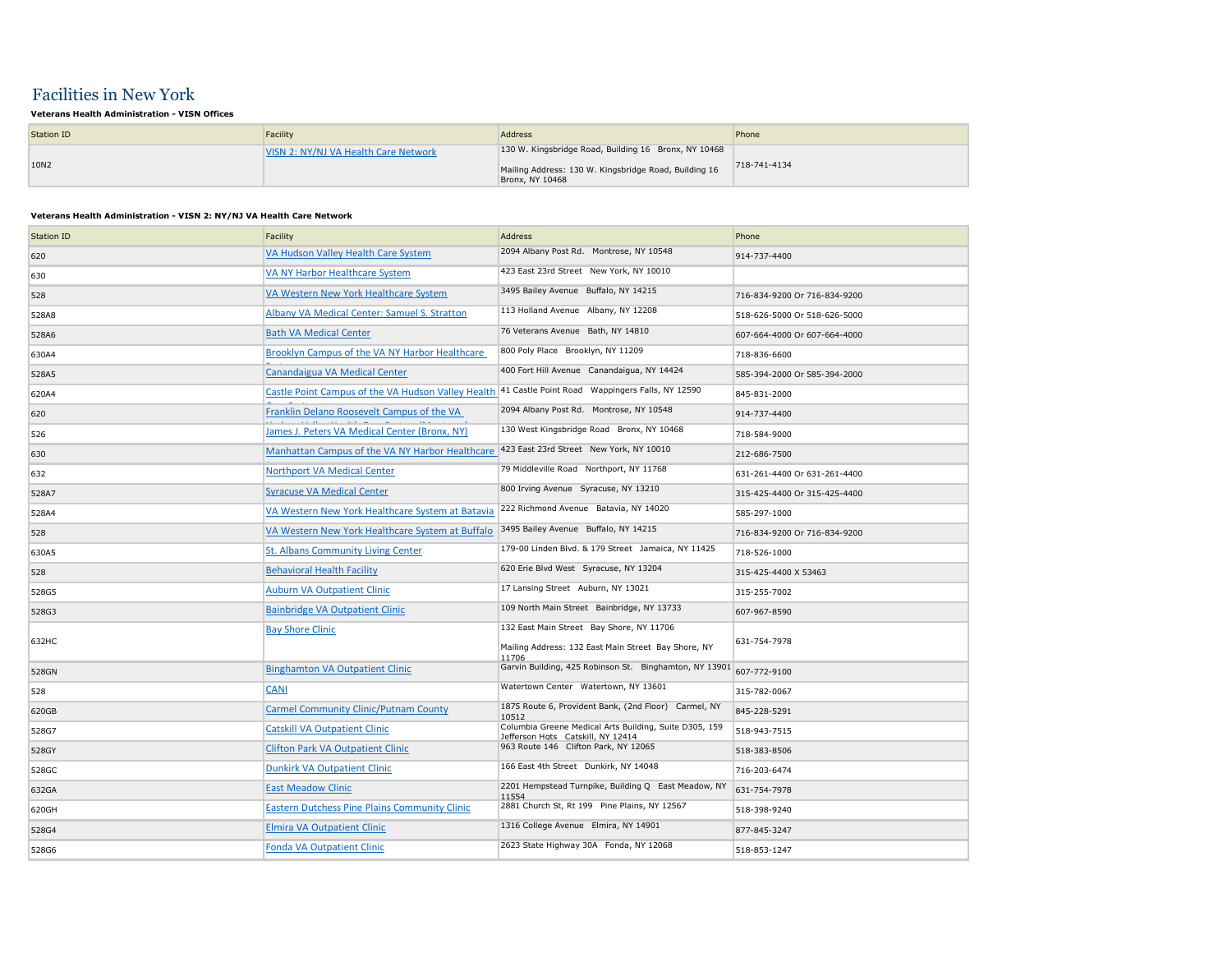| 528GT | <b>Glens Falls VA Outpatient Clinic</b>        | 84 Broad St. Glens Falls, NY 12801                                                                                     | 518-798-6066                 |
|-------|------------------------------------------------|------------------------------------------------------------------------------------------------------------------------|------------------------------|
| 620GD | <b>Goshen Community Clinic</b>                 | 30 Hatfield Lane, Suite 204 Goshen, NY 10924                                                                           | 845-294-6927                 |
| 630GA | <b>Harlem Community Clinic</b>                 | 55 West 125th Street New York, NY 10027                                                                                | 646-273-8125                 |
| 528GB | Jamestown VA Outpatient Clinic                 | 608 West 3rd Street Jamestown, NY 14701                                                                                | 716-338-1511                 |
| 528GZ | Kingston VA Outpatient Clinic                  | 324 Plaza Road Kingston, NY 12401                                                                                      | 845-331-8322                 |
| 528GQ | Lackawanna VA Outpatient Clinic                | 1234 Abbott Road Lackawanna, NY 14218                                                                                  | 716-821-7815                 |
| 528GK | <b>Lockport VA Outpatient Clinic</b>           | 5883 Snyder Drive Lockport, NY 14094                                                                                   | 716-438-3890                 |
| 528G1 | <b>Malone VA Outpatient Clinic</b>             | 3372 State Route 11, Main Street Malone, NY 12953                                                                      | 518-483-1529                 |
| 528GL | <b>Massena VA Outpatient Clinic</b>            | 6100 St. Lawrence Centre Massena, NY 13662                                                                             | 315-705-6666                 |
| 620GF | <b>Monticello Community Clinic</b>             | 55 Sturgis Road Monticello, NY 12701                                                                                   | 845-791-4936                 |
| 620GA | <b>New City Community Clinic</b>               | 345 North Main Street, Upper Level New City, NY 10956                                                                  | 845-634-8942                 |
| 528GD | Niagara Falls VA Outpatient Clinic             | 2201 Pine Avenue Niagara Falls, NY 14301-2300                                                                          | 716-862-8580                 |
| 528GR | <b>Olean VA Outpatient Clinic</b>              | VA Outpatient Clinic, 465 North Union Street Olean, NY<br>14760-2658                                                   | 716-373-7709                 |
| 528GP | <b>Oswego VA Outpatient Clinic</b>             | 437 State Route 104 E Oswego, NY 13126                                                                                 | 315-207-0120                 |
| 632HD | <b>Patchogue Community Clinic</b>              | 4 Phyllis Drive Patchogue, NY 11772                                                                                    | 631-754-7978                 |
| 528GV | Plattsburgh VA Outpatient Clinic               | 80 Sharron Avenue Plattsburgh, NY 12901                                                                                | 518-561-6247                 |
| 620GE | Port Jervis Community Clinic                   | 150 Pike St. Port Jervis, NY 12771                                                                                     | 845-856-5396                 |
| 620GG | <b>Poughkeepsie Community Clinic</b>           | 488 Freedom Plains Rd., Suite 120 Poughkeepsie, NY<br>12603                                                            | 845-452-5151                 |
| 632HX | <b>Riverhead Clinic</b>                        | 300 Center Drive Riverhead, NY 11901                                                                                   | 631-754-7978                 |
| 528GE | <b>Rochester VA Outpatient Clinic</b>          | 465 Westfall Road Rochester, NY 14620                                                                                  | 585-463-2600                 |
| 528GM | Rome - Donald J. Mitchell VA Outpatient Clinic | 125 Brookley Road, Building 510 Rome, NY 13441                                                                         | 315-334-7100                 |
| 528G2 | Saranac Lake                                   | 33 Depot St. Saranac Lake, NY 12983                                                                                    | 518-626-5237                 |
| 528GW | <b>Schenectady VA Outpatient Clinic</b>        | 1346 Gerling Street, Sheridan Plaza Schenectady, NY<br>12308                                                           | 518-346-3334                 |
| 528GQ | Springville                                    | 15 Commerce Drive Springville, NY 14141                                                                                | 716-592-2409                 |
| 132V  | <b>Staten Island Community Clinic</b>          | 1150 South Ave, 3rd Floor - Suite 301 Staten Island, NY<br>10314                                                       | 718-761-2973                 |
| 526GD | Thomas B. Noonan Community Clinic (Queens)     | 47-01 Queens Blvd, Room 301 Sunnyside, NY 11104                                                                        | 718-741-4800                 |
| 528G9 | <b>Tompkins/Cortland County</b>                | 1451 Dryden Road Freeville, NY 13068                                                                                   | 607-347-4101                 |
| 528GX | <b>Troy VA Outpatient Clinic</b>               | 295 River Street Troy, NY 12180                                                                                        | 518-274-7707                 |
| 632HA | <b>Valley Stream Clinic</b>                    | 99 South Central Avenue Valley Stream, NY 11580<br>Mailing Address: 99 South Central Avenue Valley Stream,<br>NY 11580 | 631-754-7978                 |
| 528   | <b>Watertown VA Outpatient Clinic</b>          | 144 Eastern Blvd. Watertown, NY 13601                                                                                  | 315-221-7026 Or 315-221-7026 |
| 528   | <b>Wellsville VA Outpatient Clinic</b>         | 3458 Riverside Drive, Route 19 Wellsville, NY 14895                                                                    | 607-664-4660 Or 607-664-4660 |
| 528G2 | Westport                                       | 7426 NYS Route 9N Westport, NY 12993                                                                                   | 518-626-5236                 |
| 526GA | <b>White Plains Community Clinic</b>           | 23 South Broadway White Plains, NY 10601                                                                               | 914-421-1951 X 4300          |
| 526GB | <b>Yonkers Community Clinic</b>                | 124 New Main St. Yonkers, NY 10701                                                                                     | 914-375-8055 X 4400          |
| 111   | <b>Albany Vet Center</b>                       | 17 Computer Drive West Albany, NY 12205                                                                                | 518-626-5130 Or 877-927-8387 |
| 120   | <b>Babylon Vet Center</b>                      | 100 West Main Street Babylon, NY 11702                                                                                 | 631-661-3930 Or 877-927-8387 |
| 137   | <b>Binghamton Vet Center</b>                   | 53 Chenango Street Binghamton, NY 13901                                                                                | 607-722-2393 Or 607-722-2393 |
| 110   | <b>Bronx Vet Center</b>                        | 2471 Morris Ave., Suite 1A Bronx, NY 10468                                                                             | 718-367-3500 Or 718-367-3500 |